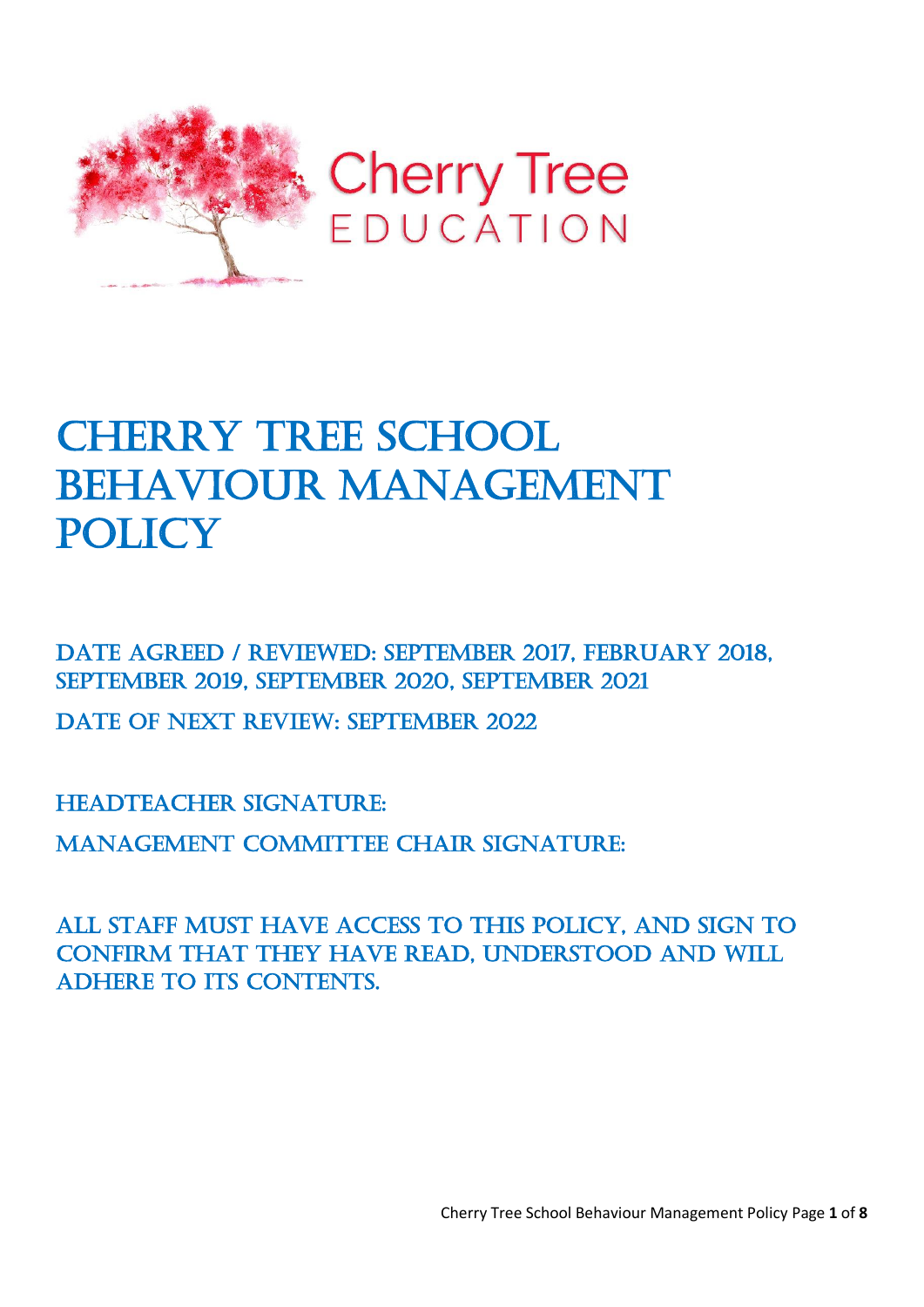## **Policy Principles**

Cherry Tree School believes that to enable effective teaching and learning to take place, good behaviour in all aspects of school life is necessary. Cherry Tree seeks to create a caring and calm learning environment and promotes that all staff and pupils are entitled to work in a safe, fair and orderly environment and have appropriate access to support, guidance and training on behavioural matters.

Behaviour at Cherry Tree is identified as a central issue and barrier to pupils learning and progression. For this reason, the Cherry Tree ethos is to enable the pupils to manage their behaviour to remove their barriers to learning, which in turn will allow pupils to engage in meaningful education. Cherry Tree has the general health and wellbeing of pupils embedded in its ethos which includes supporting pupils to manage their behaviour appropriately away from school within the community to ensure they are ready for their next steps.

Cherry Tree promotes equal opportunities and anti-discrimination and does not discriminate or support discrimination against either pupils, their parents and carers or staff and volunteers on the grounds of gender, sexual preference, religious beliefs or expression, ethnicity, age or disability. The whole school ethos is designed to give young people, who are statemented or have an Education, Health and Care Plan or have a range of difficulties or disabilities the chance to become more equal members of society and more equal in terms of educational life chances. Therefore, for the Cherry Tree pupil, equality of opportunity underpins the value of everything we do; valuing and respecting diversity and building community cohesions. These principles are achieved through combined holistic approaches which:

- Promote good behaviour, self-esteem and mutual respect
- Ensure consistency and fairness of treatment for all
- Promote early intervention via proactive and targeted behaviour work with pupils
- Seek to help pupils to understand their behaviours and enable positive changes

This policy therefore sets out the guiding principles and strategies of how Cherry Tree effectively supports and assists pupils to manage their behaviour to be able to meaningfully engage in education and with the wider community. In doing so, this policy also works to tackle anti-bullying and anti- discriminatory practice and ensure fair treatment for all by providing a clear framework on our approach to managing negative behaviours from pupils.

## **Roles and Responsibilities**

The Cherry Tree Headteacher has in consultation with the Management Committee, established this policy for promotion of good behaviour and will keep it under review to ensure that it is communicated to all pupils, parents and carers, is non-discriminatory and that Cherry Tree expectations about pupil behaviour are clear.

The Cherry Tree Headteacher and in turn with the Management Committee have responsibility for ensuring that this behaviour policy is implemented within the school and appropriate training as necessary is provided to enable all staff to be able to follow and apply the policy and associated procedures.

All Cherry Tree staff and volunteers have a shared responsibility for ensuring that the Cherry Tree behaviour policy and associated procedures are followed and consistently and fairly applied. Cherry Tree expects that all staff and volunteers model positive behaviour as part of their professional responsibilities and ensure that any incidents of disruption, violence, bullying and any form of harassment are addressed appropriately and reported and recorded.

Cherry Tree also promotes that all staff including volunteers take responsibility for their own personal barriers to effectively manage behaviours. Cherry Tree encourages and supports staff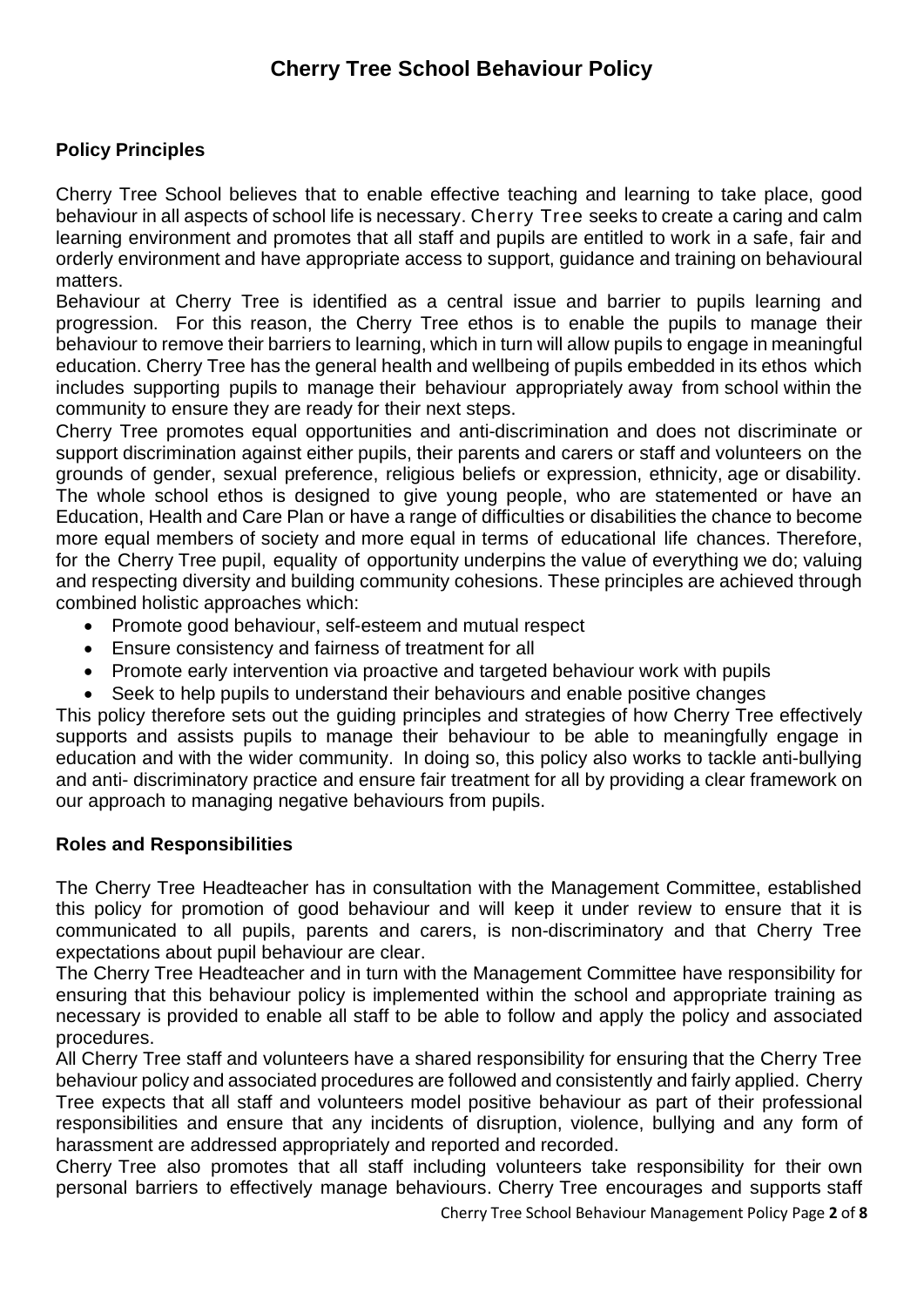to regularly reflect and discuss their own actions and responses to pupils' behaviour and incidences. This is to identify any inadvertent contributory factor to a situation escalating and any areas of behaviour management that staff have difficulty with. This helps Cherry Tree to ensure appropriate support and training is delivered and that staff and volunteers can confidently and objectively develop and utilise effective strategies with pupils to promote the best possible outcomes.

Parents and carers also have an essential role to play in assisting Cherry Tree to maintain high standards of behaviour. Regular liaison with parents and carers and external agencies regarding pupils' behaviour is therefore paramount and proactively initiated by Cherry Tree.

Cherry Tree pupils are encouraged to take responsibility for their own behaviours and will be made fully aware of the school policy, procedure and expectations of their behaviour. Cherry Tree understands that behaviour is a central aspect to the pupils' barriers to learning and often linked to their circumstances, disability or Statement of SEN or an EHC Plan. As such, ongoing support and guidance is provided by Cherry Tree to enable pupils to take responsibility for their behaviours and to learn to manage them effectively.

## **Staff Training and Support**

Cherry Tree provides and promotes a variety of training and support processes to enable staff to effectively manage challenging behaviour, promote the Cherry Tree ethos and tackle antidiscriminatory practice.

All staff receive an individual induction programme including the familiarity with Cherry Tree policies and procedures and mandatory INSET training on the following areas relative to behaviour management:

- Professional Boundaries and Responsibilities
- Effective Communication in the Classroom
- Safeguarding / Child Protection

Where relevant Cherry Tree will support staff to attend relevant external training related to behaviour management and will provide further INSET training.

There also exists a high level of support processes and systems for Cherry Tree staff and volunteers regarding effective behaviour management relative to their role. These include the following:

- Daily morning briefings and end of day debriefs where behaviour management is discussed, effective practice is shared and behaviour strategies are agreed as a team and overseen by the Headteacher and School Operations Manager
- Regular team meetings
- Supervisions
- Open door policy
- Teachers and Learning Mentor observations and feedback
- Individual shadowing / mentoring as appropriate

## **Procedures and Framework for Managing Behaviour**

#### **Standards and Expectations**

Cherry Tree has high expectations of the standards of behaviour displayed by pupils. However, Cherry Tree does recognise that behaviour is a key barrier to our pupils learning and that often concerning or inappropriate behaviours displayed by pupils are linked to diagnosis and or their Statement of Special Educational Need or Education and Health Care Plan. Inappropriate behaviours or responses are often embedded, learnt behaviours, which have manifested due to disrupted personal backgrounds and experiences. As such, high levels of support and input are required for the pupils for them to be able meet the high expectations of them. Cherry Tree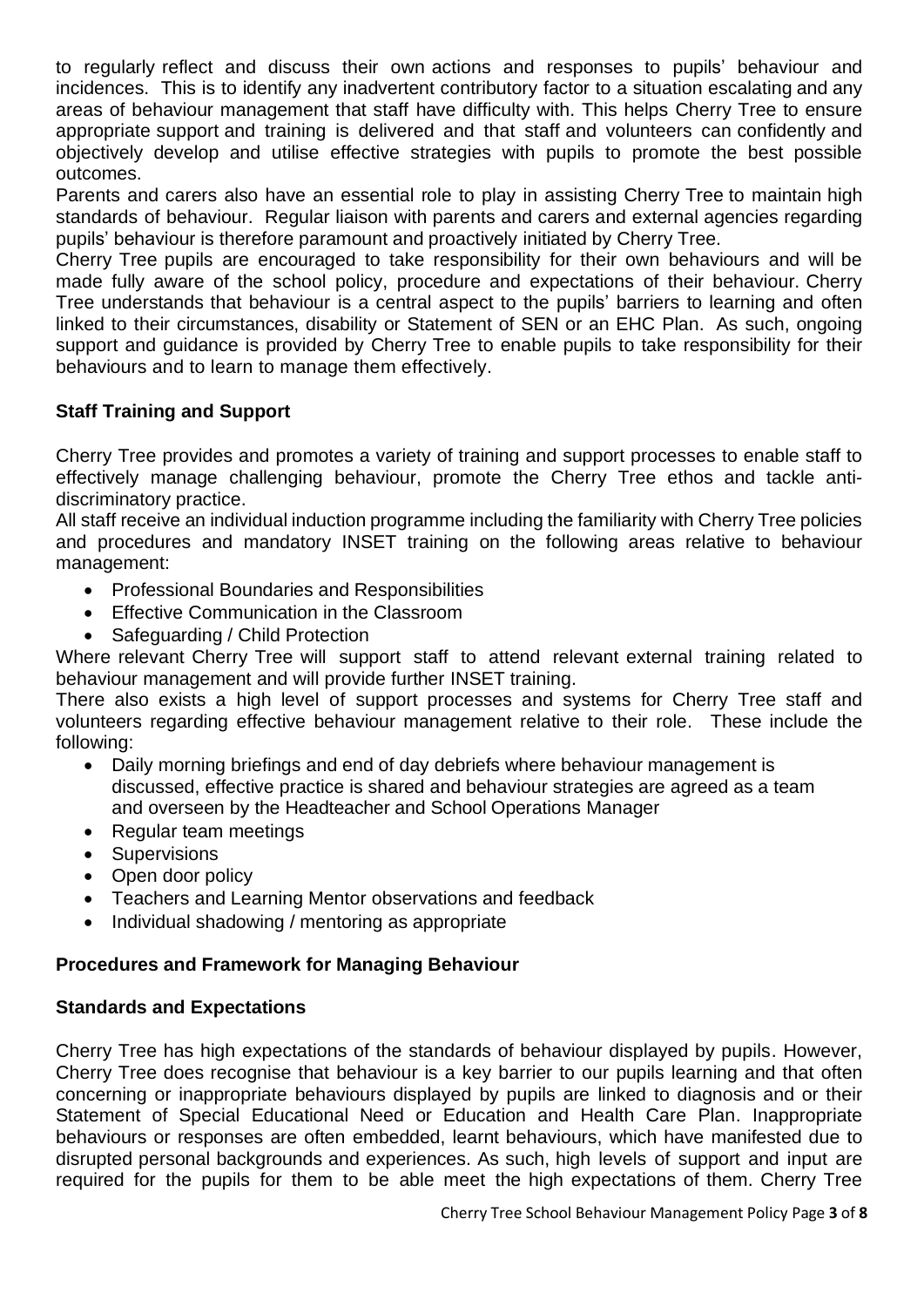therefore works extensively with pupils in a consistent and structured manner to help them to be able to display the following positive behaviours:

- Treating others with respect and consideration
- Being helpful and kind to others
- Using appropriate language
- Contributing to a calm, orderly learning environment
- Informing staff when having difficulties

Where pupils display unacceptable and or inappropriate behaviour, Cherry Tree works with them through various processes to help them learn and understand why their behaviour is unacceptable or inappropriate and helps pupils learn and develop strategies for managing their behaviour and responses more appropriately. Unacceptable and inappropriate behaviour includes:

- Absconding
- Physical Aggression / Violence to others
- Damage to property
- Verbal aggression
- Disruptive (stopping others from learning)
- Defiance (refusing to follow instructions)
- Swearing
- Invading personal space
- Opting out (refusal to engage)

Cherry Tree does not expect pupils to display these unacceptable behaviours, however where pupils have had historic difficulties and or incidences displaying these types of behaviours, Cherry Tree understands that there is an increased likelihood of incidences of these behaviours occurring. To effectively manage this, pre-emptive structured processes are put in place through Individual Pupil Risk Assessments, Individual Education Plans, Individual Learning Strategies and the use of appropriate learning environments with high staffing levels to ensure as much as is practically possible, pupils are educated in an environment and manner that is conducive to displaying positive behaviours and is safe for all other pupils, staff and volunteers.

## **Pupil Ground Rules**

To present and foster a culture where behaviours are addressed promptly and openly, staff will discuss with pupils what is expected of them and why and how Cherry Tree will work to support pupils to achieve this. Pupils are given the opportunity to and encouraged to question and engage in discussion regarding the ground rules in order that they are accepted and clearly understood. Ground rules are then revisited at various times throughout the school year as necessary. Cherry Tree ground rules will include the following:

- Follow instructions
- No bullying
- No swearing
- Respect others personal space
- Respect others learning needs
- No disrupting others (stopping others from learning)
- No talking over others
- Respect other's opinions
- Keep classroom tidy
- No walking out of classroom unless agreed
- No going into other classrooms/rooms unless agreed
- No leaving the school without permission
- No damage to property
- No violence or aggression to others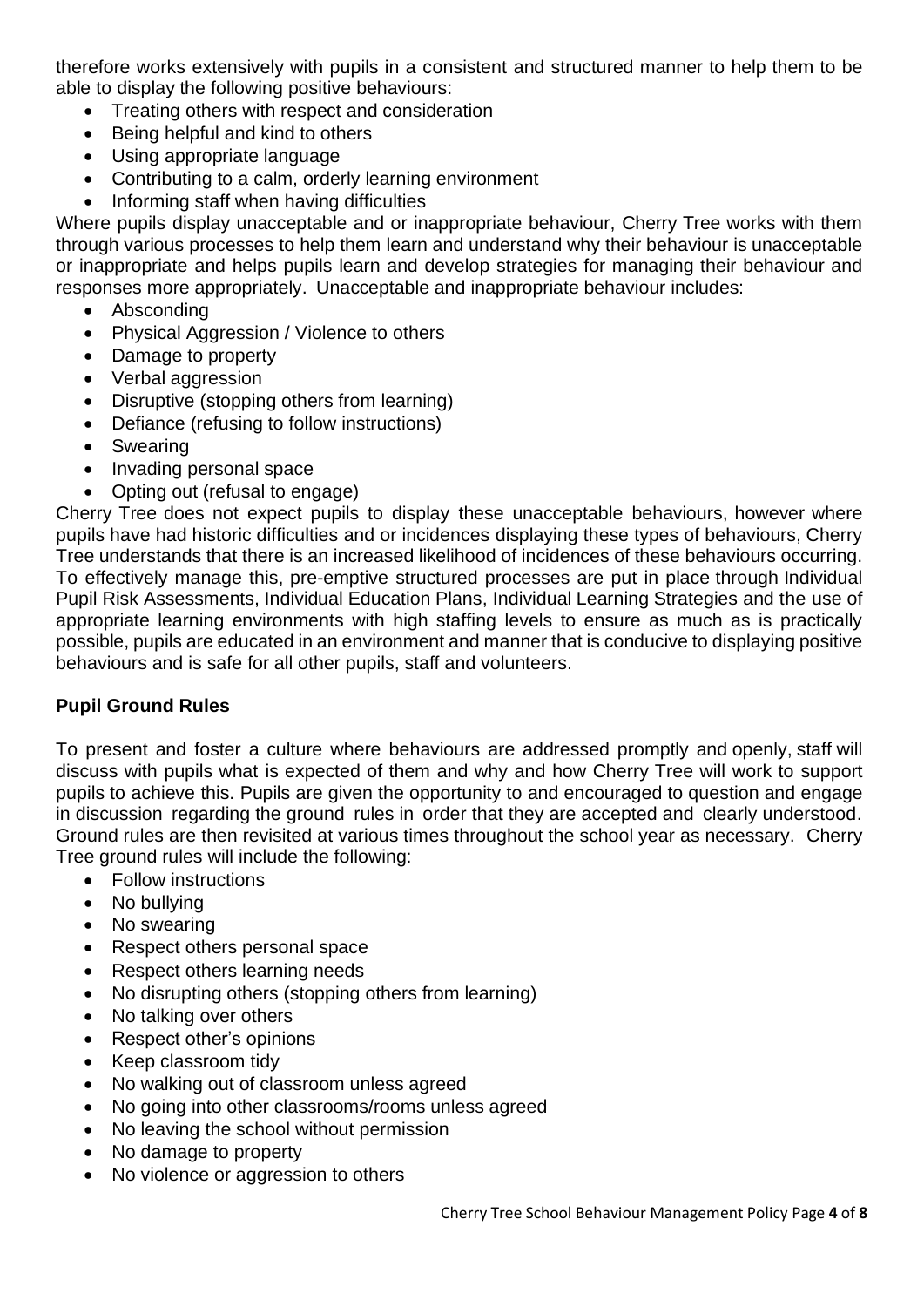# **Early Intervention (including Preventing Bullying)**

Due to the nature of our pupils, Cherry Tree operates intensively on pre-empting behaviours and early intervention. Cherry Tree employs processes to achieve effectiveness in this area and promote environments and methods of teaching conducive to supporting pupils to display positive behaviours. Early intervention methods rely on the following processes which direct the work of Cherry Tree staff on an individual pupil basis and work to prevent bullying.

- Pupils Individual Learning and Behaviour strategies are implemented when appropriate
- Knowledge of pupils' needs, prior behaviours and incidents and any known triggers
- Risk Assessments
- Personal Education Plans
- Statement of SEN
- Education, Health and Care Plans
- Individual Education Plans
- Relevant curriculum work
- Regular Pupil Behaviour Review processes (SEN, EHC Plan reviews, PEPs, CIC reviews etc.)

If any unwanted behaviour occurs, reflection will be encouraged so that responsibility can be addressed in a safe manner and any further support strategies needed can be put in place. A 1-1 individual development session for discussion with the pupil will happen as soon as calm has been restored for the pupil and as soon possible after the event.

#### *Cherry Tree does not believe in the regular use of physical interventions and will ensure that every possible strategy will be used to avoid this. The use of any physical intervention will only be implemented as an absolute last resort to stop a pupil harming themselves or someone else, or any serious damage to property. Please see separate Physical Intervention Policy.*

## **Knowledge of Pupil Needs / Prior Behaviours**

Cherry Tree staff are made aware of, and proactively seek information on pupils' previous behaviours and incidents and current needs through use of the following:

- From pupil's themselves
- Cherry Tree Admission Information and Consent Form
- Statement of Special Educational Needs / EHC Plans
- Personal Education Plans
- Previous Risk Assessments
- Previous school reports
- Discussions with pupils / parents / carers
- Agency reports as appropriate

## **Risk Assessment**

Based on information gained about previous behaviours, incidents and current needs, a robust risk assessment is drawn up which details the potential risks a pupil may present for certain activities. This is informed by the Learning and Behaviour Strategies form and the General Control Measures used by staff. The risk assessment then directs the learning environment and methods of working with the pupils by agreed action and detail in the following areas:

- Strategies for managing behaviours
- Staffing Ratio / work with peers
- Most appropriate learning environment as appropriate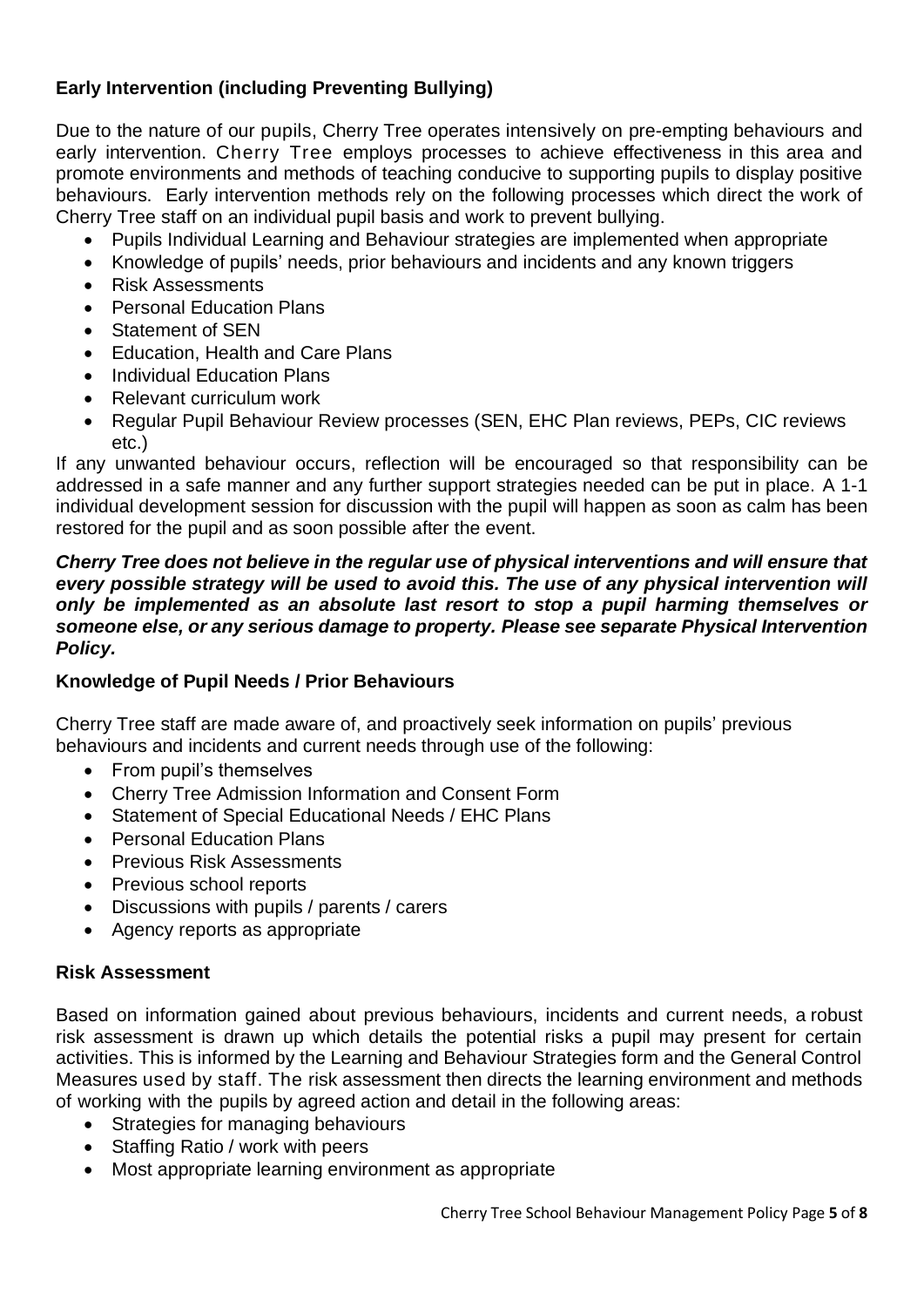- Timetable most appropriate to needs
- Assessment regarding use of sharp objects in lessons
- Assessment regarding hot food / drink

All staff and volunteers sign up to working under the direction of the behaviour management strategies which will be reviewed and updated on termly basis and or following an incident or near miss and whenever there is a significant change with the pupil.

Task specific risk assessments are also carried out and used in conjunction with pupils' individual risk assessments to support Cherry Tree to provide the most appropriate environment for pupils to display positive behaviours throughout the day.

Structured control measures for staff include:

- Pupils are supervised always whilst at Cherry Tree; this includes breaks and lunch times
- All offsite education is pre-planned and agreed by Headteacher or School Operations Manager which is discussed at morning briefing
- All staff are made aware in briefing meeting which pupils will be in and out of the building
- All staff are made aware in briefing of any expected meetings or visitors to the school
- Should the Headteacher and School Operations Manager be unavailable, staff will be made aware of an alternative contact for advice / guidance on behavioural management. Cherry Tree also expects staff to employ the following approaches throughout all their work with pupils to promote positive behaviour:
- o *Display good pro-social modelling*
- o *Use active listening*
- o *Stay as calm as possible*
- o *Use appropriate tone and level of voice to the situation*
- o *Use appropriate body language*
- o *Be aware of your own triggers*
- o *Use positive reframing*
- o *Follow the psychology reports recommendations*
- o *Give clear firm boundaries*
- o *Give clear instructions*
- o *Give firm guidance to re-engage*
- o *Give regular praise after instructions have been followed*
- o *Ignore behaviour where appropriate*
- o *Offer time out or 1-1 support where necessary*
- o *Call for help from other staff if behaviour escalates to unmanageable level*

# **Relevant Curriculum work**

All pupils are encouraged and supported to engage in Personal and Social Development (PSD) which includes 'Prevent' work through a Britishness curriculum. This includes work relevant to early intervention of behavioural concerns and bullying prevention through the following curriculum areas, where appropriate:

- Emotional Wellbeing
- Healthy lifestyles
- Relationships, behaviour and practices in the workplace
- Personal Safety
- Diversity prejudice and discrimination
- British rule of law
- E-safety and cyber bullying
- Relationships and Sex Education

# **Actions and Consequences**

Cherry Tree uses a variety of generic and individual strategies for managing pupils' behaviour and

Cherry Tree School Behaviour Management Policy Page **6** of **8**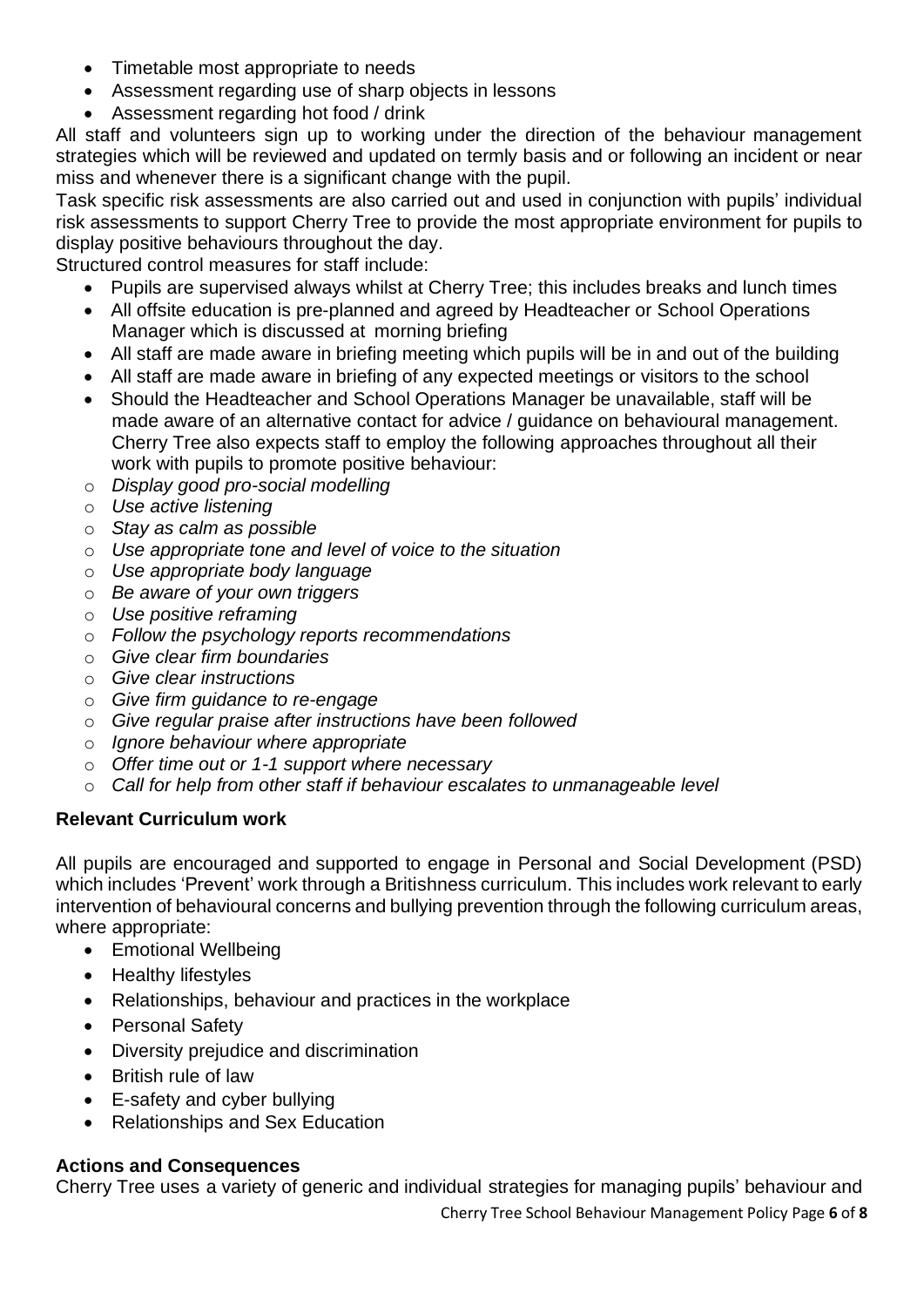promoting positive behaviour. Positive behaviour will be promoted by pro-social modelling by all staff and volunteers, discussions with pupils on expectations, reflections on previous incidents, ongoing work on behaviour management, encouragement and praise and use of appropriate learning environment and methodology relative to the pupils' individual needs. Unwanted behaviours will be dealt with on an individual basis. All pupils will be made aware in their induction that sanctions will be individual to them and will be agreed by the School Operations Manager, the Headteacher and their parent or carer, taking into account their previous experiences and any diagnosis that could affect their behaviour. All pupils will have had an in-depth induction which will be regularly reviewed, and they will also be inducted in a School Agreement. However, the focus will be on positive changes for which the pupils can, through their own positive behaviour, take part in the therapeutic curriculum and enrichment activities which can be used to build on positive behaviour. In the event of unacceptable behaviour or refusal to engage in academic subjects (not related to anxiety), these activities may be withdrawn and replaced with the work they have missed. Cherry Tree does not work in a punitive way but aims to support the pupils to take responsibility of their actions and to learn that there are always consequences to the actions they take. All Incidents of Concern will be recorded and logged in the IOC log book, kept locked in the school confidential cupboard following GDPR. Consequences agreed for any significant behaviours will be recorded in the school Sanction log book kept locked in the school confidential cupboard. However, in the event of more serious behaviours e.g. intentional harm to others or intentional serious damage to property, exclusion may be a consideration. See Exclusion Policy for further information.

## **Rewards**

Cherry Tree aims to encourage and celebrate the success of all its students in all areas of school life, and to ensure that personal effort, commitment and achievement is acknowledged, rewarded and recorded. Rewards are discussed on an individual basis for pupils for positive and or kind behaviour that has been noticed by staff, usually at times when it is not expected. The Headteacher and School Operations Manager will meet with pupils at the end of each term to discuss and decide a reward for their positive behaviours and development. Pupils have suggested and received awards which have included metal detecting, rock pooling, upcycling and whole school activities e.g. having a meal outside of school hours.

## **Involvement with Parents/Carers and other Agencies**

Cherry Tree seeks to involve parents/carers and other agencies in all aspects of behaviour management and all decisions are shared through the following processes:

- IEP's
- Risk Assessments
- **Evaluations**
- Annual reviews of SEN / EHC Plans
- PEPs
- CiC reviews
- Multi agency meetings
- Home Visits where appropriate
- Daily phone and regular email updates
- School reports

Where necessary, relative to a specific highlighted risk or following an incident, the Cherry Tree Headteacher or School Operations Manager will arrange a visit to parents/carers and involve all other relevant agencies to discuss and agree specific behavioural strategies which will be reviewed regularly throughout the year.

## **Sharing Good Practice**